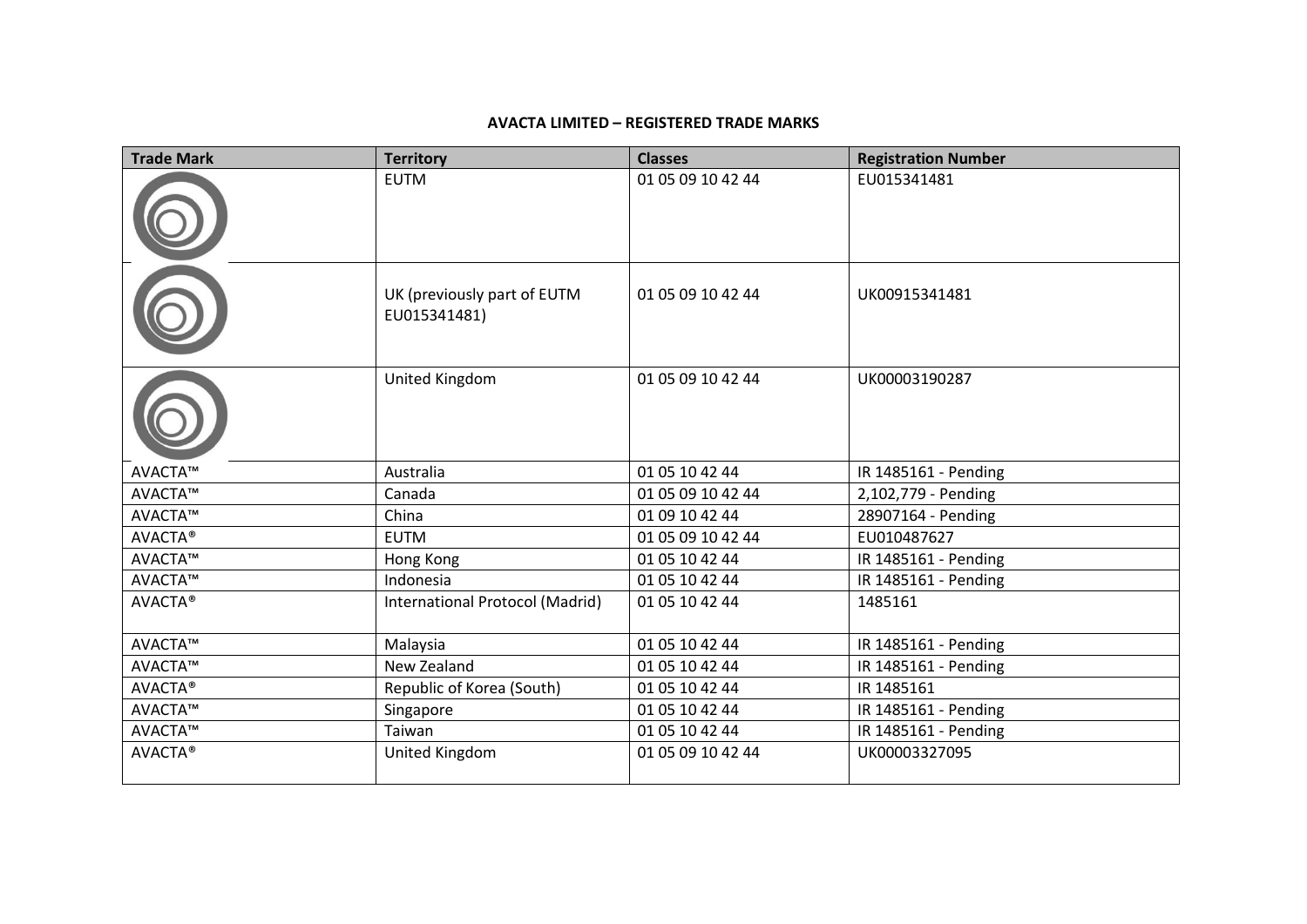| <b>AVACTA®</b>       | UK (previously part of EUTM<br>EU010487627) | 01 05 09 10 42 44 | UK00910487627        |
|----------------------|---------------------------------------------|-------------------|----------------------|
| <b>AVACTA®</b>       | <b>USA</b>                                  | 01 05 10 42 44    | US87026844           |
| AFFIMER <sup>®</sup> | Australia                                   | 01 05 09 10       | IR 1221571/1165666   |
| AFFIMER™             | Canada                                      | 01 05 09 10       | 2,102,772 - Pending  |
| AFFIMER <sup>®</sup> | China                                       | 05 09 10          | IR 1221571/010487833 |
| AFFIMER <sup>®</sup> | <b>EUTM</b>                                 | 01 05 09 10       | EU010487833          |
| AFFIMER™             | Hong Kong                                   | 01 05 09 10       | IR 1221571 - Pending |
| <b>AFFIMER®</b>      | India                                       | 01 05 09 10       | IR 1221571           |
| AFFIMER™             | Indonesia                                   | 01 05 90 10       | IR 1221571 - Pending |
| AFFIMER <sup>®</sup> | International Protocol (Madrid)             | 01 05 09 10       | IR 1221571           |
| AFFIMER <sup>®</sup> | Japan                                       | 05 09 10          | IR 1221571           |
| AFFIMER™             | Malaysia                                    | 01 05 90 10       | IR 1221571 - Pending |
| AFFIMER <sup>®</sup> | New Zealand                                 | 01 05 09 10       | IR 1221571           |
| AFFIMER™             | Republic of Korea (South)                   | 01 05 09 10       | IR 1221571- Pending  |
| AFFIMER <sup>®</sup> | Singapore                                   | 05                | IR 1221571           |
| AFFIMER™             | Taiwan                                      | 01 05 09 10       | IR 1221571- Pending  |
| AFFIMER™             | Thailand                                    | 01 05 09 10       | IR 1221571- Pending  |
| AFFIMER <sup>®</sup> | United Kingdom                              | 05                | UK00003196829        |
| AFFIMER <sup>®</sup> | UK (previously part of EUTM<br>EU010487833) | 01 05 09 10       | UK00910487833        |
| AFFIMER <sup>®</sup> | <b>USA</b>                                  | 01 05             | IR1221571/79154375   |
| AFFIMER™             | Vietnam                                     | 01 05 09 10       | IR 1221571- Pending  |
|                      | <b>EUTM</b>                                 | 01 05 09 10       | EU013285259          |
|                      | UK (previously part of EUTM<br>EU013285259) | 01 05 09 10       | UK00913285259        |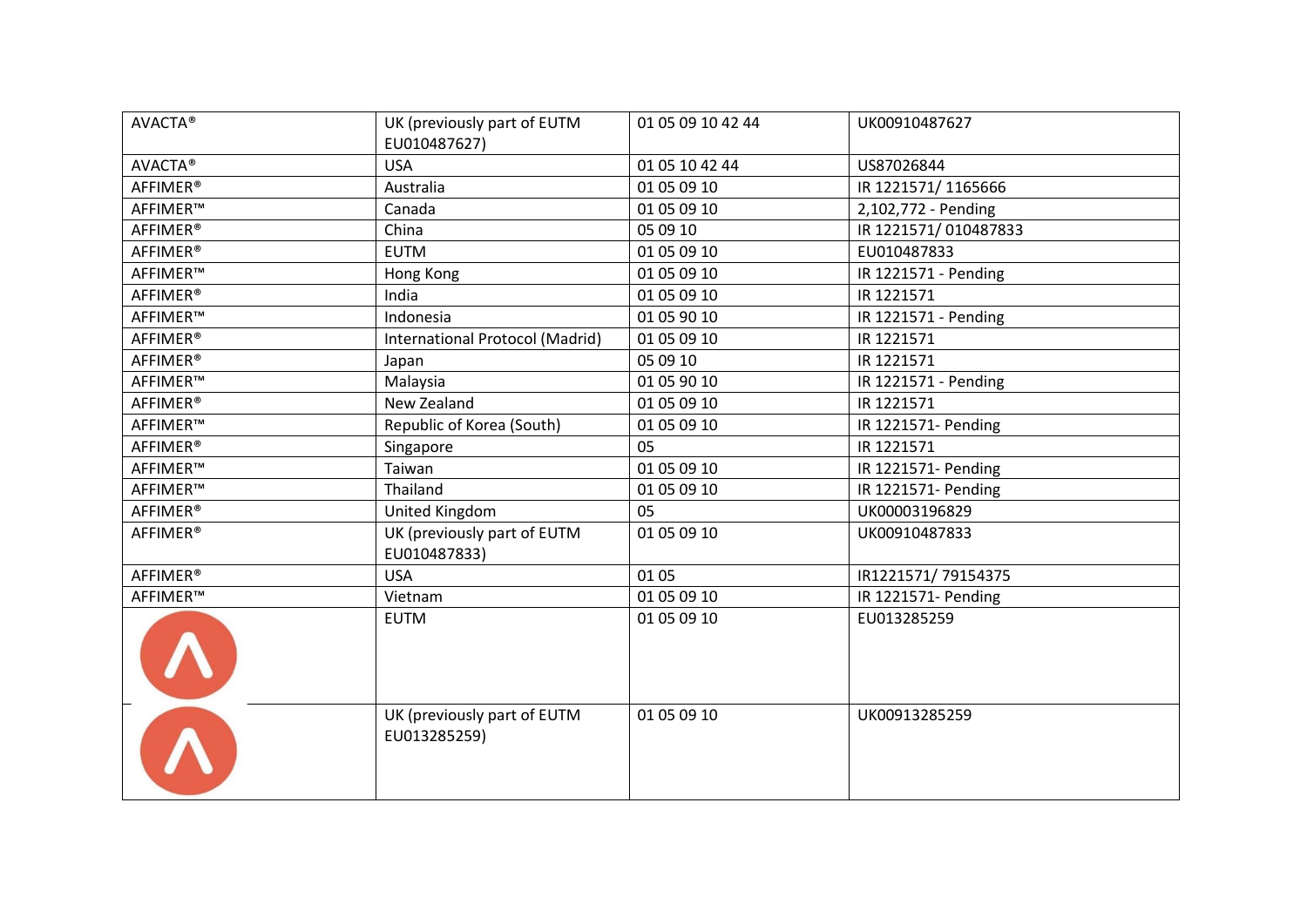| <b>AFFIMER XT™</b> | Canada                                     | 01 05 09 10 | 2,102,771 - Pending       |
|--------------------|--------------------------------------------|-------------|---------------------------|
| AFFIMER XT®        | China                                      | 01 05       | IR 1412441/ G1412441      |
| AFFIMER XT®        | International Protocol (Madrid)            | 01 05 09 10 | 1412441                   |
| AFFIMER XT®        | Japan                                      | 01 05 09 10 | IR 1412441                |
| AFFIMER XT®        | Republic of Korea (South)                  | 01 05 09 10 | 1412441                   |
| AFFIMER XT®        | United Kingdom                             | 01 05 09 10 | UK00003273356             |
| $XT^{\circledast}$ | <b>EUTM</b>                                | 01 05 09 10 | IR 1411908                |
| $XT^{\circledast}$ | International Protocol (Madrid)            | 01 05 09 10 | 1411908                   |
| $XT^{\circledast}$ | Singapore                                  | 01 05 09 10 | IR 1411908/40201813597Y   |
| $XT^{\circledR}$   | UK (previously part of EUTM IR<br>1411908) | 01 05 09 10 | UK00801411908             |
| $XT^{\circledR}$   | United Kingdom                             | 01 05 09 10 | UK00003273360             |
| <b>TMAC®</b>       | United Kingdom                             | 01 05       | UK00003393035             |
| pre CISION         | Australia                                  | 05          | 1579428                   |
| pre CISION         | Canada                                     | 05          | 1579428/2088922 - Pending |
| pre CISION         | China                                      | 05          | 1579428 - Pending         |
| pre CISION         | India                                      | 05          | 1579428 - Pending         |
| pre CISION         | International Protocol (Madrid)            | 05          | 1579428                   |
| pre CISION         | EU                                         | 05          | 1579428 - Pending         |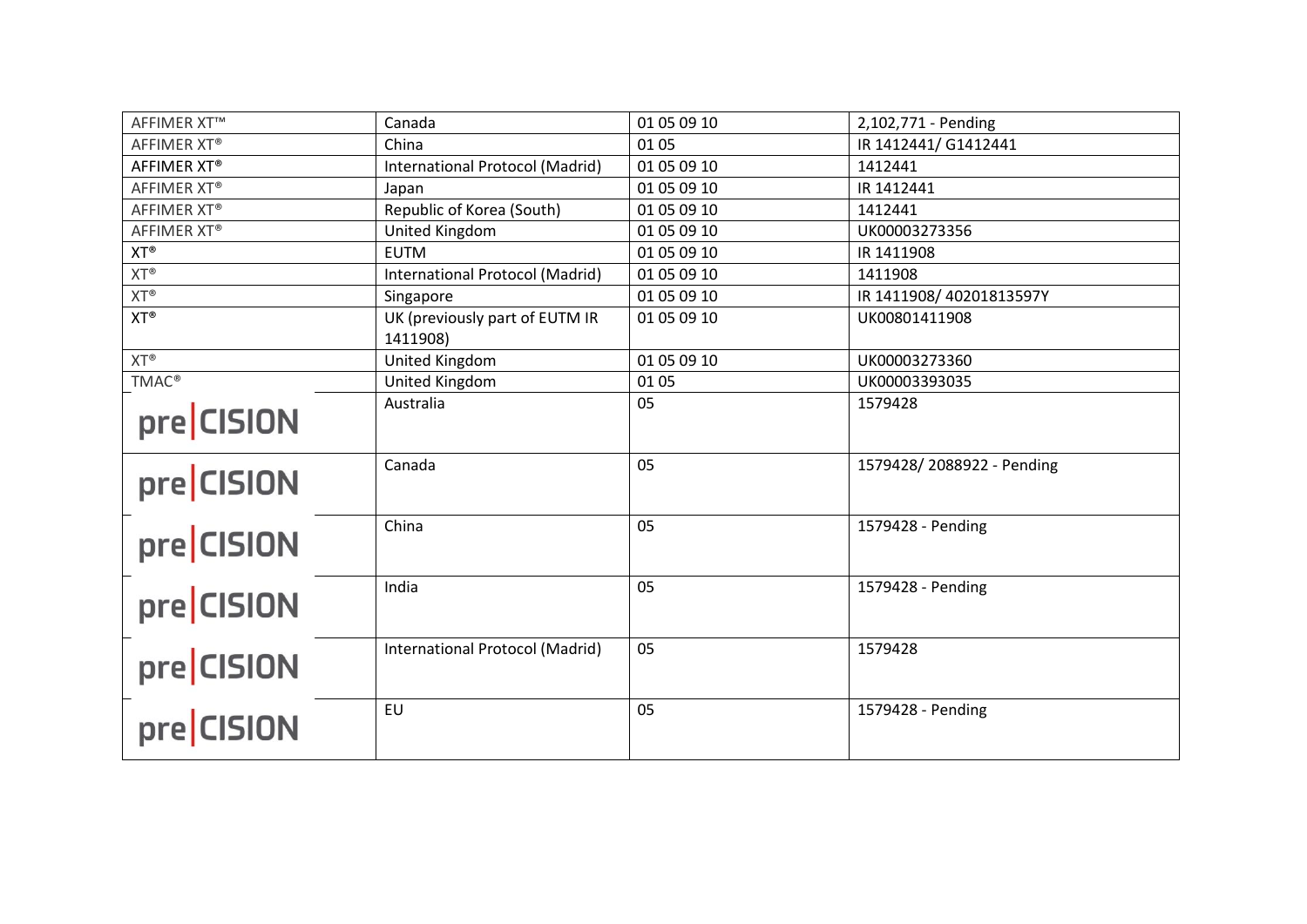| pre CISION          | Israel                          | 05          | 1579428 - Pending   |
|---------------------|---------------------------------|-------------|---------------------|
| pre CISION          | Japan                           | 05          | 1579428 - Pending   |
| pre CISION          | Republic of Korea (South)       | 05          | 1579428 - Pending   |
| pre CISION          | Singapore                       | 05          | 1579428 - Pending   |
| pre CISION          | United Kingdom                  | 05          | UK00003558565       |
| pre CISION          | <b>USA</b>                      | 05          | 1579428/79305923    |
| AffiDX <sup>®</sup> | Australia                       | 05 09 10 44 | 1575342/21552008    |
| AffiDX <sup>®</sup> | <b>Brazil</b>                   | 05 09 10 44 | 1575342             |
| AffiDX™             | Brunei Darussalam               | 05 09 10 44 | 1575342 - Pending   |
| AffiDX™             | Canada                          | 05 09 10 44 | 1575342 - Pending   |
| AffiDX™             | Hong Kong                       | 05 09 10 44 | 305713731 - Pending |
| AffiDX™             | India                           | 05 09 10 44 | 1575342 - Pending   |
| AffiDX™             | Indonesia                       | 05 09 10 44 | 1575342 - Pending   |
| AffiDX <sup>®</sup> | International Protocol (Madrid) | 05 09 10 44 | 1575342             |
| AffiDX <sup>®</sup> | EU                              | 05 09 10 44 | 1575342             |
| AffiDX <sup>®</sup> | Japan                           | 05 90 10 44 | 1575342             |
| AffiDX™             | Malaysia                        | 05          | 1575342 - Pending   |
| AffiDX™             | Malaysia                        | 09          | 1575342 - Pending   |
| AffiDX™             | Malaysia                        | 10          | 1575342 - Pending   |
| AffiDX™             | Malaysia                        | 44          | 1575342 - Pending   |
| AffiDX™             | New Zealand                     | 05 90 10 44 | 1575342 - Pending   |